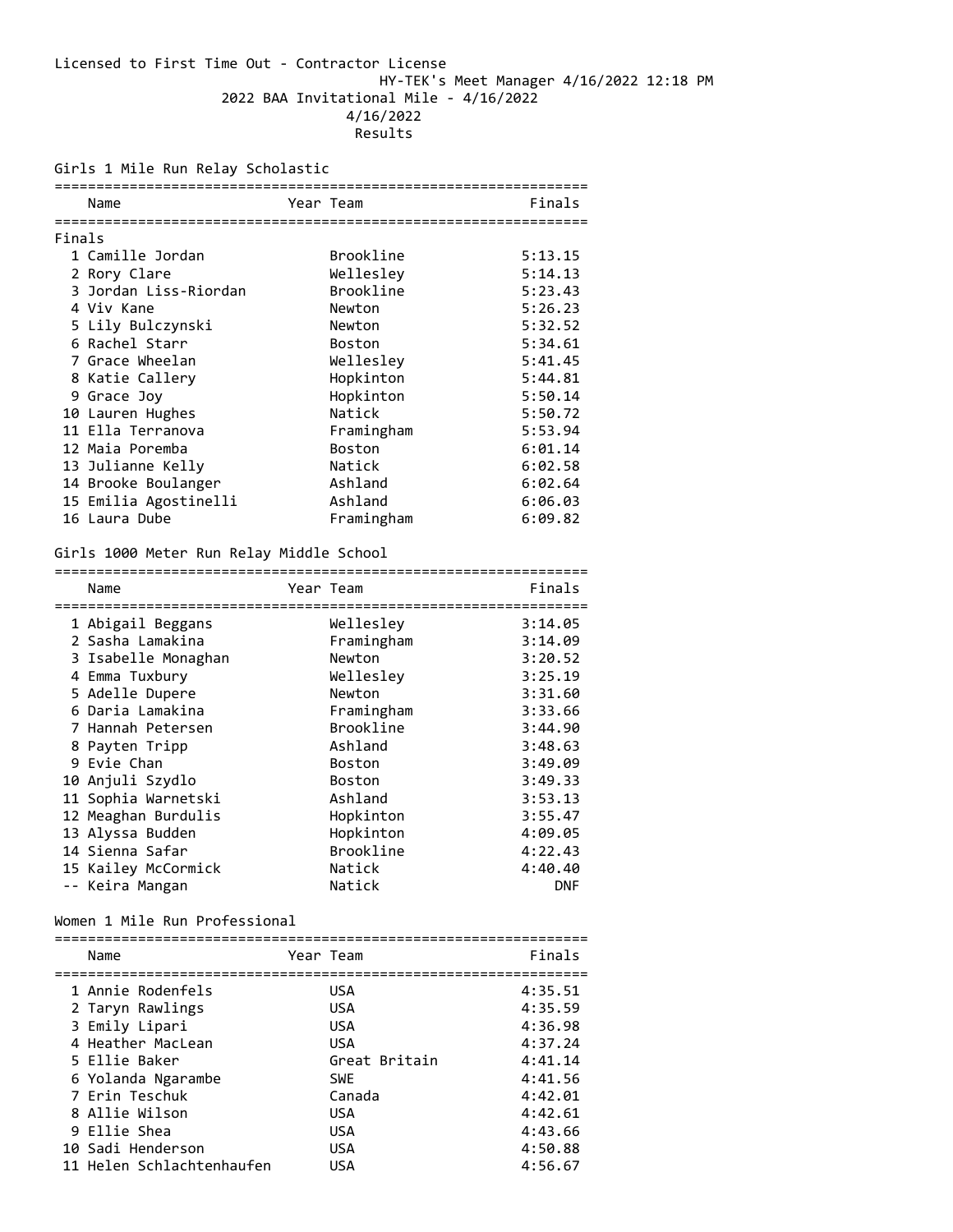# Boys 1 Mile Run Relay Scholastic

| Name                    | Year Team     | Finals  |
|-------------------------|---------------|---------|
| 1 Sam Burgess           | Framingham    | 4:25.32 |
| 2 Tyler Tubman          | Newton        | 4:25.34 |
| 3 Dennis Satchek        | <b>Boston</b> | 4:43.46 |
| 4 Alex Petersen         | Brookline     | 4:44.78 |
| 5 Hiromu Sakuma         | Newton        | 4:45.11 |
| 6 Greg Auditore         | Brookline     | 4:49.98 |
| 7 Arnav Singh           | Framingham    | 4:51.85 |
| 8 Wyatt Ruff            | Hopkinton     | 4:53.29 |
| 9 Andrew Lynch          | Wellesley     | 4:55.73 |
| 10 Matthew Burdulis     | Hopkinton     | 4:57.13 |
| 11 Carson Moellering    | Natick        | 5:00.34 |
| 12 Matt Gareau          | Wellesley     | 5:02.12 |
| 13 Christopher Moriarty | Ashland       | 5:11.93 |
| 14 Derrick Samuels III  | <b>Boston</b> | 5:12.84 |
| 15 Charles Catching     | Natick        | 5:14.01 |
| 16 Matthew Shuhy        | Ashland       | 5:15.19 |

# Boys 1000 Meter Run Relay Middle School

| Name                |               | Finals    |
|---------------------|---------------|-----------|
| 1 John Bianchi      | Natick        | 3:05.53   |
| 2 Theodore Butty    | Brookline     | 3:07.34   |
| 3 Luke Mantell      | Newton        | 3:07.86   |
| 4 Asa Witte-Parad   | <b>Boston</b> | 3:11.25   |
| 5 Harrison Flint    | Brookline     | 3:17.00   |
| 6 Mason Barros      | Hopkinton     | 3:17.51   |
| 7 Emmett Scoppetto  | Natick        | 3:19.17   |
| 8 Bradon Spiess     | <b>Boston</b> | 3:24.61   |
| 9 Ryan Costello     | Newton        | 3:25.30   |
| 10 Dylan Wheeler    | Framingham    | 3:29.85   |
| 11 Jason Jiang      | Wellesley     | 3:32.75   |
| 12 Samuel Fisher    | Wellesley     | 3:32.89   |
| 13 Jack Desrochers  | Hopkinton     | 3:37.85   |
| 14 Alex Steck       | Framingham    | 3:38.16   |
| 15 Jacob Appelstein | Ashland       | 4:03.54   |
| 16 Zachary Kondrat  | Ashland       | 4:06.20   |
|                     |               | Year Team |

# Men 1 Mile Run Professional

| Name                | Year Team  | Finals  |
|---------------------|------------|---------|
| 1 Johnny Gregorek   | <b>USA</b> | 4:08.16 |
| 2 Kasey Knevelbaard | <b>USA</b> | 4:08.88 |
| 3 Shane Streich     | USA        | 4:09.28 |
| 4 Kevin Kelly       | Ireland    | 4:09.33 |
| 5 Mason Ferlic      | <b>USA</b> | 4:09.85 |
| 6 Colin Abert       | USA        | 4:10.35 |
| 7 Corey Bellemore   | Canada     | 4:12.19 |
| 8 Joey Berriatua    | <b>USA</b> | 4:13.09 |
| 9 Brahim Kaazouzi   | <b>MOR</b> | 4:13.39 |
| 10 Colin Schultz    | <b>USA</b> | 4:14.80 |
| 11 James Randon     | USA        | 4:21.06 |

# Women - Scholastic - Team Rankings - 1 Events Scored

| 1) Brookline  | 10 | 2) Wellesley |  |
|---------------|----|--------------|--|
| 3) Newton     | b  | 4) Hopkinton |  |
| 5) Boston     | 4  | 6) Natick    |  |
| 7) Framingham |    | 8) Ashland   |  |